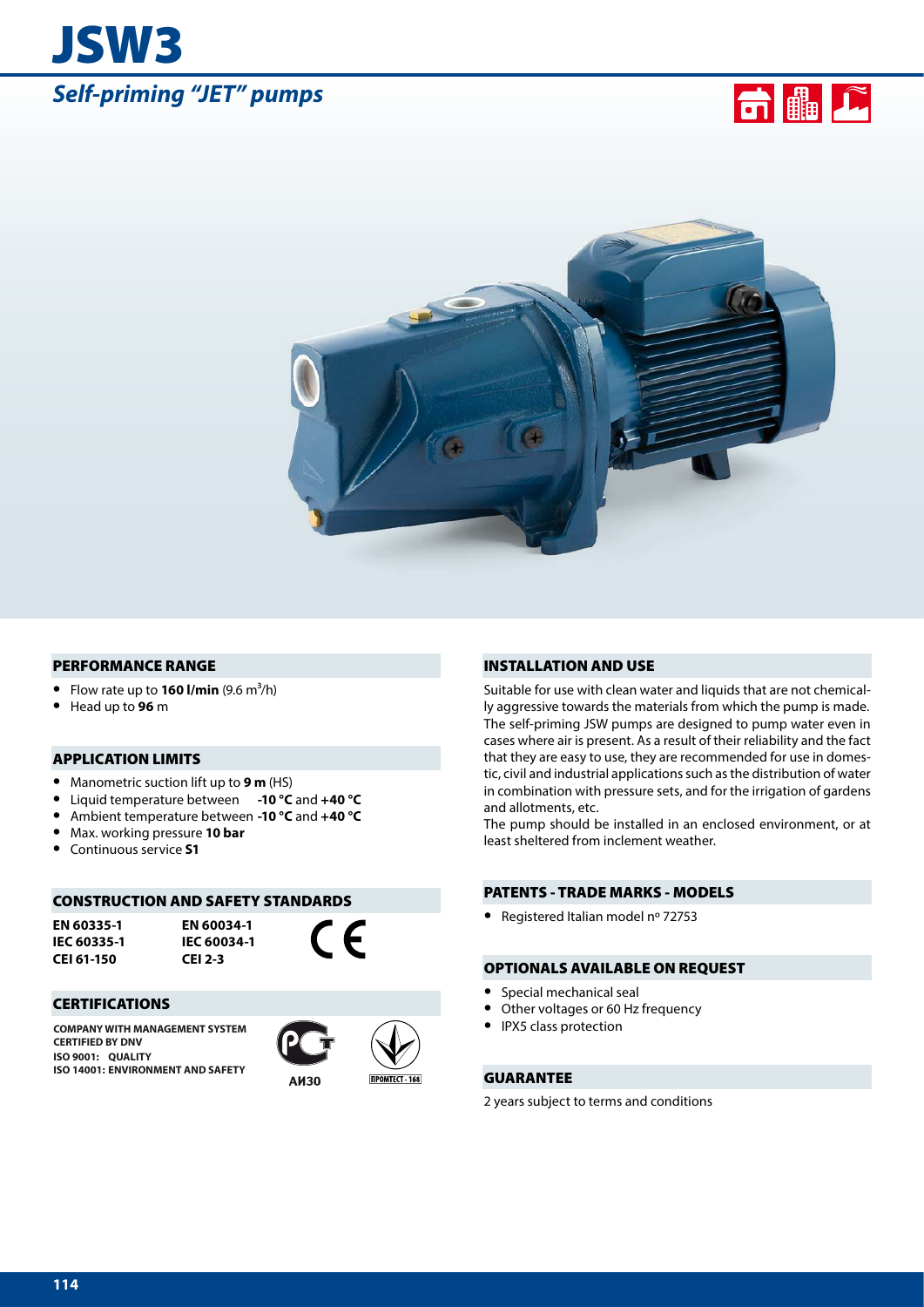



| <b>MODEL</b> |                |     | <b>POWER</b> | $m^3/h$    |    | 0.6 | 0.9 | 1.2 | 1.5 | 1.8 | 2.1  | 2.4 | 2.7 | 3.0 | 3.6 | 4.2 | 4.8 | 6.0 | 7.2 | 8.4  | 9.6 |
|--------------|----------------|-----|--------------|------------|----|-----|-----|-----|-----|-----|------|-----|-----|-----|-----|-----|-----|-----|-----|------|-----|
| Single-phase | Three-phase    | kW  | НP           | O<br>l/min | 0  | 10  | 15  | 20  | 25  | 30  | 35   | 40  | 45  | 50  | 60  | 70  | 80  | 100 | 120 | 140  | 160 |
| JSWm 3CH     | <b>JSW3CH</b>  | 1.1 | 1.5          |            | 64 | 60  | 55  | 51  | 48  | 45  | 42.5 | 40  | 39  | 37  | 34  | 31  |     |     |     |      |     |
| JSWm 3BH     | JSW 3BH        | 1.5 | 2            |            | 76 | 70  | 67  | 64  | 61  | 58  | 55.5 | 53  | 51  | 49  | 45  | 41  | 39  |     |     |      |     |
|              | <b>JSW 3AH</b> | 2.2 | 3            |            | 96 | 90  | 86  | 82  | 79  | 75  | 71.5 | 69  | 66  | 64  | 58  | 54  | 50  |     |     |      |     |
| JSWm 3CM     | JSW 3CM        | 1.1 | 1.5          |            | 52 | 50  | 48  | 45  | 44  | 42  | 40   | 38  | 37  | 35  | 32  | 29  | 27  | 23  | 20  |      |     |
| JSWm 3BM     | <b>JSW 3BM</b> | 1.5 | 2            | H metres   | 60 | 58  | 56  | 54  | 52  | 51  | 49   | 47  | 46  | 45  | 42  | 39  | 37  | 33  | 30  |      |     |
|              | <b>JSW 3AM</b> | 2.2 | 3            |            | 74 | 70  | 68  | 67  | 65  | 63  | 61   | 59  | 58  | 56  | 54  | 51  | 49  | 44  | 40  |      |     |
| JSWm 3CL     | <b>JSW 3CL</b> | 1.1 | 1.5          |            | 42 | 40  | 39  | 38  | 37  | 36  | 35   | 34  | 33  | 32  | 30  | 28  | 26  | 23  | 20  | 17   | 15  |
| JSWm 3BL     | <b>JSW 3BL</b> | 1.5 | 2            |            | 51 | 48  | 46  | 45  | 44  | 43  | 42   | 41  | 40  | 39  | 37  | 35  | 33  | 30  | 27  | 24   | 22  |
|              | <b>JSW3AL</b>  | 2.2 | 3            |            | 62 | 60  | 58  | 57  | 56  | 55  | 54   | 53  | 52  | 51  | 49  | 47  | 45  | 42  | 39  | 36.5 | 35  |

**Q** = Flow rate **H** = Total manometric head **HS** = Suction height Tolerance of characteristic curves in compliance with EN ISO 9906 Grade 3.

## INSTALLATION EXAMPLE

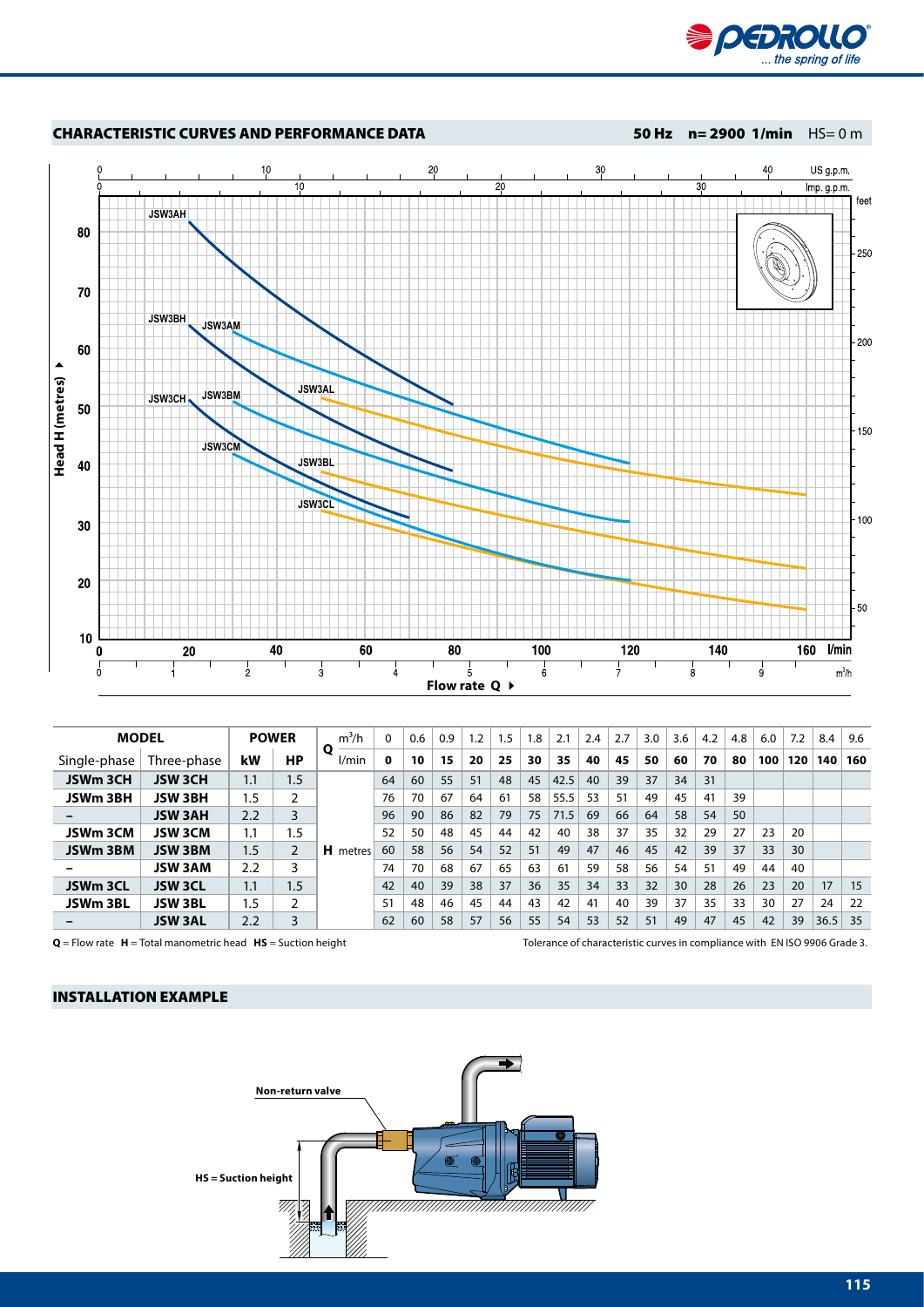# JSW3

|              | <b>POS. COMPONENT</b>                     |                                                | <b>CONSTRUCTION CHARACTERISTICS</b>                                  |                             |                                                |                                                                                                                                                                                             |
|--------------|-------------------------------------------|------------------------------------------------|----------------------------------------------------------------------|-----------------------------|------------------------------------------------|---------------------------------------------------------------------------------------------------------------------------------------------------------------------------------------------|
| 1            | <b>PUMP BODY</b>                          |                                                | Cast iron, complete with threaded ports in compliance with ISO 228/1 |                             |                                                |                                                                                                                                                                                             |
| $\mathbf{2}$ | <b>BODY BACKPLATE</b>                     | Cast iron                                      |                                                                      |                             |                                                |                                                                                                                                                                                             |
| 3            | <b>NOZZLE ASSEMBLY</b>                    | Noryl GFN2V                                    |                                                                      |                             |                                                |                                                                                                                                                                                             |
| 4            | <b>IMPELLER</b>                           | <b>Brass</b>                                   |                                                                      |                             |                                                |                                                                                                                                                                                             |
| 5            | <b>MOTOR SHAFT</b>                        | Stainless steel EN 10088-3 - 1.4104            |                                                                      |                             |                                                |                                                                                                                                                                                             |
| 6            | <b>MECHANICAL SEAL</b>                    | <b>Seal</b><br><b>Model</b><br><b>FN-18</b>    | <b>Shaft</b><br><b>Diameter</b><br>$Ø$ 18 mm                         | Stationary ring<br>Graphite | <b>Materials</b><br>Rotational ring<br>Ceramic | Elastomer<br><b>NBR</b>                                                                                                                                                                     |
| 7            | <b>BEARINGS</b>                           | 6204 ZZ / 6204 ZZ                              |                                                                      |                             |                                                |                                                                                                                                                                                             |
| 8            | <b>CAPACITOR</b><br><b>ELECTRIC MOTOR</b> | Pump<br>Single-phase<br>JSWm 3C<br>JSWm 3B     | Capacitance<br>(230 V or 240 V)<br>31.5 µF 450 VL<br>45 µF 450 VL    | (110 V)                     | 60 µF 250 VL<br>80 µF 250 VL                   |                                                                                                                                                                                             |
| 9            |                                           | - Insulation: F class.<br>- Protection: IP X4. | <b>JSW:</b> three-phase 230/400 V - 50 Hz.                           |                             |                                                | JSWm: single-phase 230 V - 50 Hz with thermal overload protector built-in to the winding.<br>Pumps fitted with the three-phase motor option offer IE2 (IEC 60034-30) class high performance |